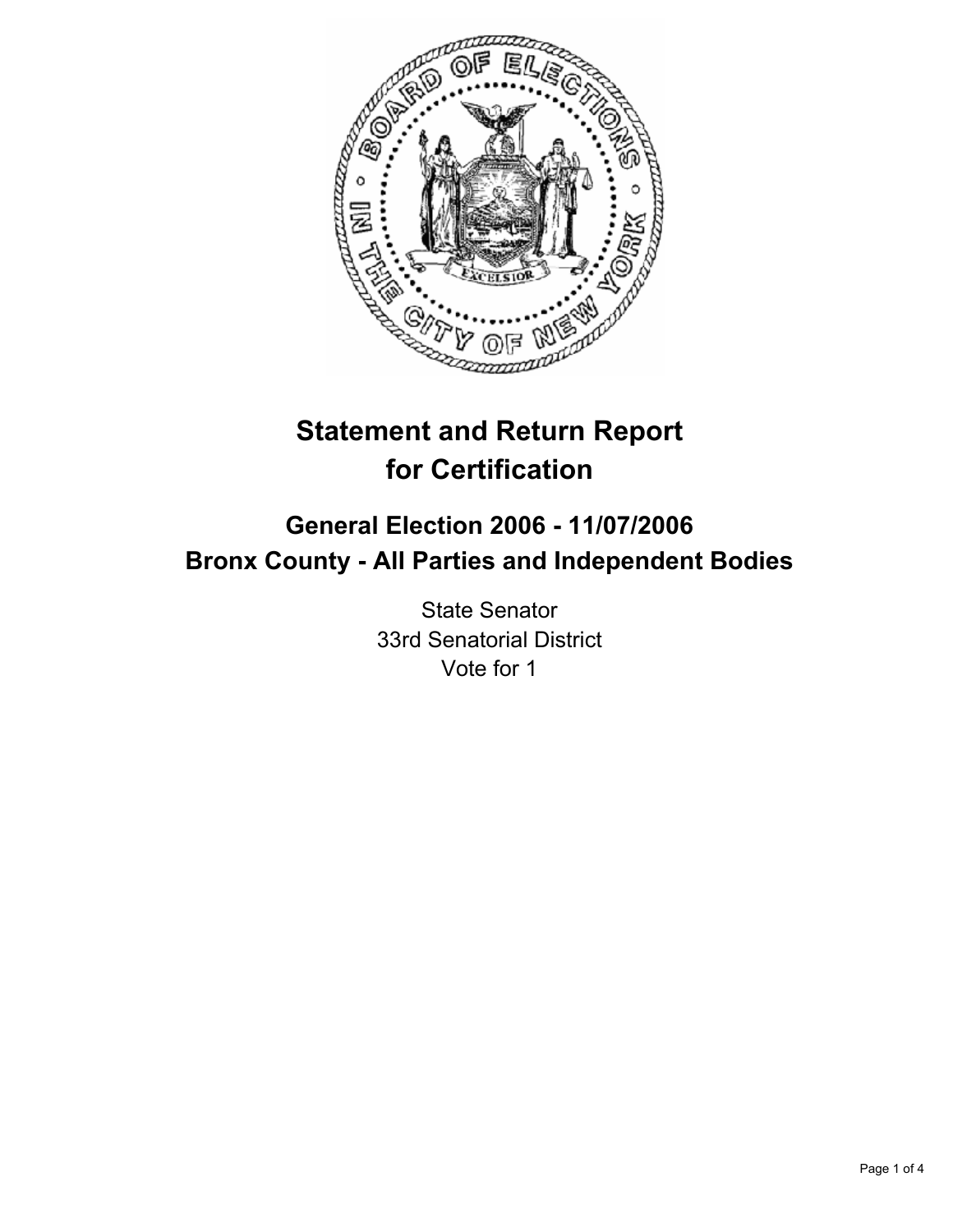

#### **Assembly District 76**

| PUBLIC COUNTER                   | 310 |
|----------------------------------|-----|
| EMERGENCY                        | 0   |
| ABSENTEE/MILITARY                | 2   |
| AFFIDAVIT                        | 10  |
| Total Ballots                    | 322 |
| EFRAIN GONZALEZ JR. (DEMOCRATIC) | 217 |
| ERNEST KEBREAU (CONSERVATIVE)    | 3   |
| Total Votes                      | 220 |
| Unrecorded                       | 102 |

#### **Assembly District 77**

| <b>PUBLIC COUNTER</b>            | 429 |  |
|----------------------------------|-----|--|
| <b>EMERGENCY</b>                 |     |  |
| ABSENTEE/MILITARY                | 6   |  |
| AFFIDAVIT                        | 14  |  |
| <b>Total Ballots</b>             | 451 |  |
| EFRAIN GONZALEZ JR. (DEMOCRATIC) | 342 |  |
| ERNEST KEBREAU (CONSERVATIVE)    |     |  |
| <b>Total Votes</b>               | 345 |  |
| Unrecorded                       | 106 |  |

#### **Assembly District 78**

| <b>PUBLIC COUNTER</b>            | 10,247 |
|----------------------------------|--------|
| <b>EMERGENCY</b>                 | 17     |
| ABSENTEE/MILITARY                | 236    |
| AFFIDAVIT                        | 335    |
| <b>Total Ballots</b>             | 10,896 |
| EFRAIN GONZALEZ JR. (DEMOCRATIC) | 7,546  |
| ERNEST KEBREAU (CONSERVATIVE)    | 215    |
| <b>Total Votes</b>               | 7,761  |
| Unrecorded                       | 3.135  |

#### **Assembly District 79**

| PUBLIC COUNTER                   | 3,486 |
|----------------------------------|-------|
| <b>EMERGENCY</b>                 | 5     |
| ABSENTEE/MILITARY                | 75    |
| AFFIDAVIT                        | 86    |
| <b>Total Ballots</b>             | 3,658 |
| EFRAIN GONZALEZ JR. (DEMOCRATIC) | 2,365 |
| ERNEST KEBREAU (CONSERVATIVE)    | 31    |
| <b>Total Votes</b>               | 2,396 |
| Unrecorded                       | 1,262 |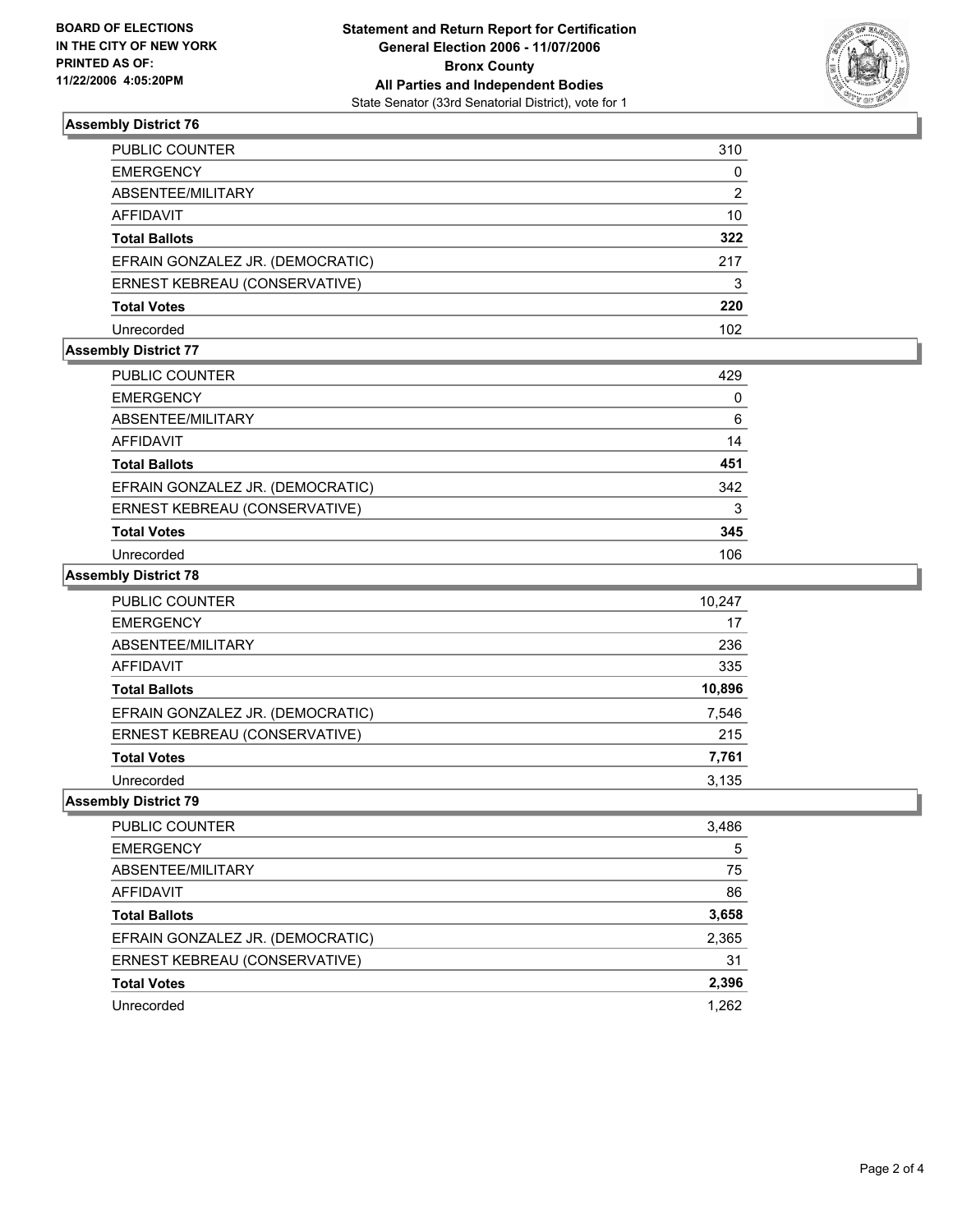

#### **Assembly District 80**

| PUBLIC COUNTER                   | 2,880 |
|----------------------------------|-------|
| EMERGENCY                        | 49    |
| ABSENTEE/MILITARY                | 77    |
| AFFIDAVIT                        | 59    |
| Total Ballots                    | 3,088 |
| EFRAIN GONZALEZ JR. (DEMOCRATIC) | 1,963 |
| ERNEST KEBREAU (CONSERVATIVE)    | 85    |
| Total Votes                      | 2,048 |
| Unrecorded                       | 1.040 |

#### **Assembly District 81**

| PUBLIC COUNTER                   | 7,234 |
|----------------------------------|-------|
| EMERGENCY                        | 52    |
| ABSENTEE/MILITARY                | 209   |
| AFFIDAVIT                        | 208   |
| Total Ballots                    | 7,777 |
| EFRAIN GONZALEZ JR. (DEMOCRATIC) | 4,795 |
| ERNEST KEBREAU (CONSERVATIVE)    | 294   |
| Total Votes                      | 5,089 |
| Unrecorded                       | 2,688 |

#### **Assembly District 86**

| <b>PUBLIC COUNTER</b>            | 8,413 |
|----------------------------------|-------|
| <b>EMERGENCY</b>                 | 2     |
| ABSENTEE/MILITARY                | 98    |
| <b>AFFIDAVIT</b>                 | 255   |
| <b>Total Ballots</b>             | 8,803 |
| EFRAIN GONZALEZ JR. (DEMOCRATIC) | 6,076 |
| ERNEST KEBREAU (CONSERVATIVE)    | 103   |
| <b>Total Votes</b>               | 6,179 |
| Unrecorded                       | 2.624 |